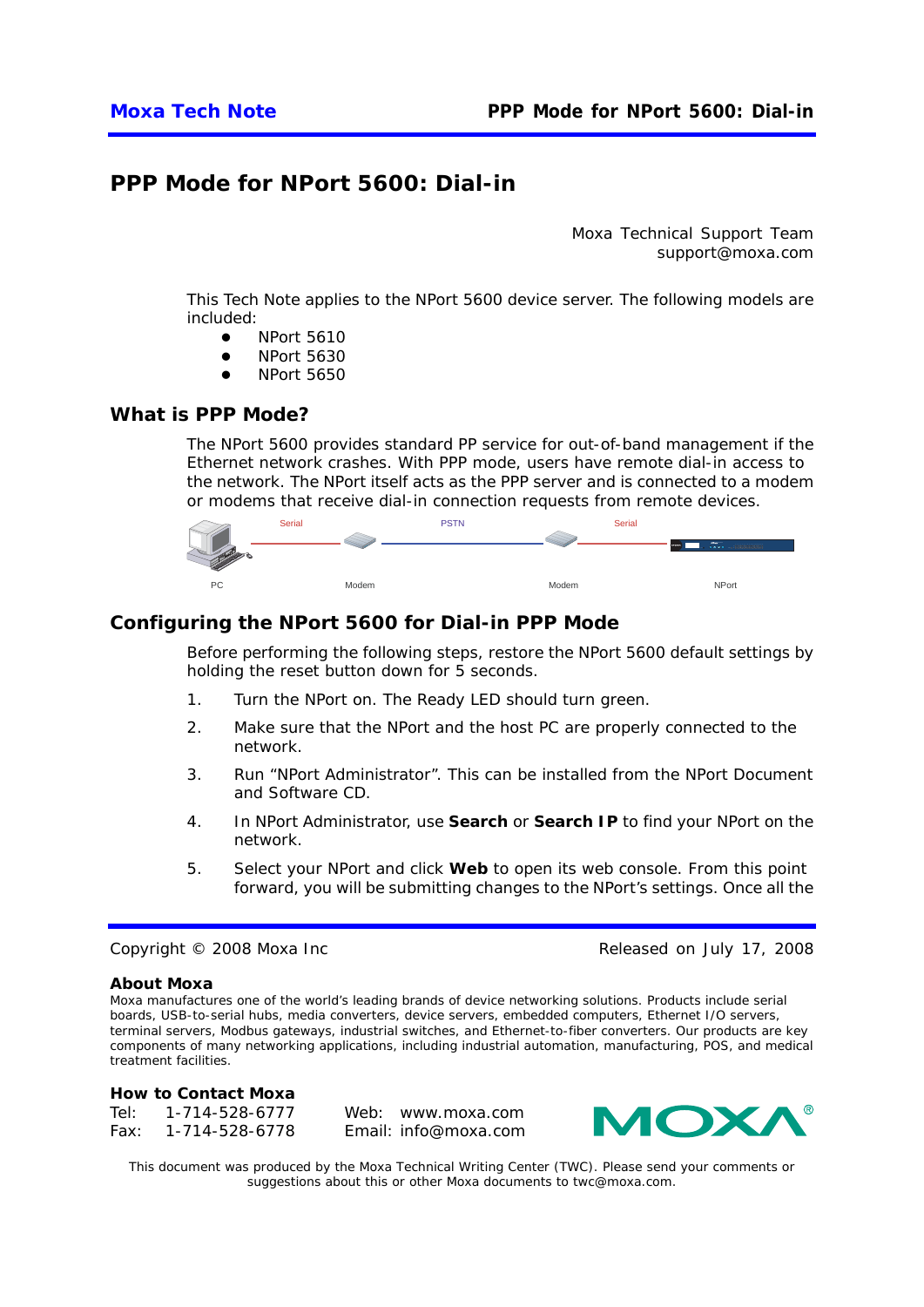changes have been submitted, you will restart the NPort with the new settings.

- 6. In the web console under **Basic Settings**, modify the server name and time settings if desired. Remember to submit any changes that are made.
- 7. In the web console under **Network Settings**, modify the NPort's IP address, netmask, gateway, and other IP parameters as necessary. You must set the NPort 5600's IP address so that it is in the same network as your PC. You may also need to modify the host PC's IP configuration. Make sure you can ping the NPort from your host PC.

Remember, the IP addresses of the NPort and the PC must be on the same subnet. If one IP address is modified, you may need to modify the other IP address.

- 8. In the web console under **Operating Settings**, select the serial port that will be set to PPP Mode. Set **Operation Mode** to PPP mode. New parameters should become available, and they should be modified as follows:
	- Source IP Address: the IP address of this serial port
	- **Destination IP Address:** the IP address to assign to the remote client
	- z **IP Netmask**: 255.255.255.255
	- **Modem Initial String: AT&S0=1 (modem auto answer)**
- 9. In the web console under **Serial Settings**, select the serial port that will be set to PPP Mode. Adjust the serial communication parameters as necessary for your modem (RS-485 2 Wire is not supported for PPP).
- 10. In the web console under **PPP User Table**, add a user account entry for the remote client.
- 11. Make sure all changes have been submitted. In the web console, select **Save/Restart** to restart the NPort with the new settings activated.

# *Testing PPP Mode for the NPort 5600*



- 1. Connect or install a modem in your PC and connect the phone line. Note the phone number for that line (12345 in this example).
- 2. Set the PC's IP address to 192.168.127.1.
- 3. Connect Port 1 on the NPort to another modem and connect the phone line. Note the phone number for that line (54321 in this example).
- 4. Set the NPort's IP address to 192.168.127.2.
- 5. On the NPort, set Port 1 as follows:
	- **Operation Mode: PPP** 
		- **Source IP Address: 192.168.128.2 (NPort's IP)**
		- **Destination IP Address**: 192.168.128.1 (remote client IP)